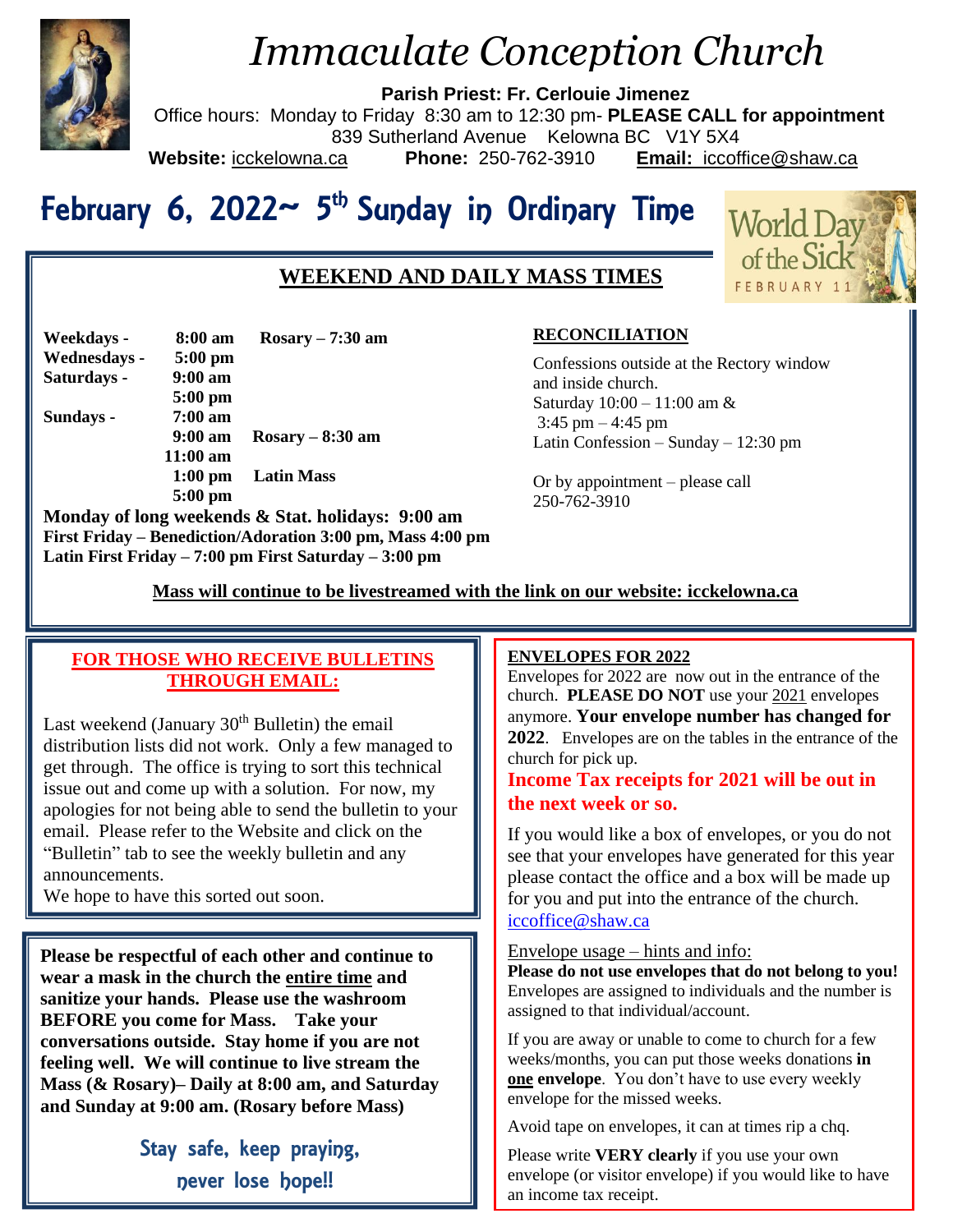## **Parish & Religious Ed Offices PLEASE CALL OR EMAIL to make an appointment Parish Office:**

**Maureen Marks**  250-762-3910 ext. 0 or [iccoffice@shaw.ca](mailto:iccoffice@shaw.ca)

#### **Religious Ed office**

David Ziebart david@icckelowna.ca 250-762-3910 ext. 3 Leanne Hopegood [leanne@icckelowna.ca](mailto:leanne@icckelowna.ca) 250-762-3910 ext. 4

# **GRIEF TO GRACE**

Grief to Grace (healing the wounds of abuse) retreat May 25-29, 2022. For more information visit our website grieftograce.org or call Pam @ 250-255-7223.

# **IMMACULATA – GRAD SHOW FUNDRAISER**

The Grad Class of 2022 is hosting an online version of the annual tradition of the Grad Show. Purchase tickets, show snacks, and wine by calling the school office. 250-762-2730. 100% of the proceeds go to offset the cost of the grad retreat, ceremony, banquet, and scholarships. We are still collecting bottles of wine and spirits as well as silent auction donations for this event as well. More details can be found here: https://www.immaculatakelowna.ca/post/mark-yourcalendars-for-february-17th-2022

#### **Gr. 8-12 Youth Group News The Chosen Series (Season 2)**

We were thrilled with the great small group discussions we had with The Chosen series this winter so we are happy to continue with season 2 in January and February! Join us Sunday evenings from Jan. 2- Mar. 6 from 6:30 – 8:00 pm. Video followed by small group discussions and prayer**. Please note: no session Feb. 20.**

For more information or to register for our youth group events, please contact [david@icckelowna.ca](mailto:david@icckelowna.ca) or [leanne@icckelowna.ca.](mailto:leanne@icckelowna.ca)

### **World Day of the Sick – February 11th .**

Archbishop Miller will celebrate a live streamed Mass for World Day of the Sick on Friday, February 11 at noon. We invite you to visit the CHABC website for the live stream link. Pray for the sick and their caregivers at daily Mass on this day. [w](https://chabc.us7.list-manage.com/track/click?u=4b9faca4ca0378b56695aa1d1&id=64c345b8f2&e=1e9274e8b1)[ww.chabc.bc.ca/world-day-of-the-sick.](https://chabc.us7.list-manage.com/track/click?u=4b9faca4ca0378b56695aa1d1&id=5421344bd7&e=1e9274e8b1)

World Day of the Sick is a time to offer prayers for those who suffer from illness and for their caregivers. The theme of this year's 30th World Day of the Sick, "*Be merciful, even as your Father is merciful" (Lk 6:36), makes us first turn our gaze towards God, who is "rich in mercy"* (Eph  $2:4$ ).

"May the Thirtieth World Day of the Sick help us grow in closeness and service to the sick and to their families."

To learn more about this day, visit [www.chabc.bc.ca/world-day-of-the-sick.](http://www.chabc.bc.ca/world-day-of-the-sick)

#### **REMEMBER TO PRAY FOR THE ILL:**

Ξ

 $\overline{a}$ 

Luisito and Crispin Clemente, Nancy Brisson. Paul Meyer, Ginoefa Diakow, Rick Lock, Cathie Lock, Mertis Filiatrault, Sister Barbara, Candace Gilmore-Stephensen, Anne Engel, Aisley Ducharme, Tony Lunelli, Catherine Fortunat, Michael M, Trudy Szulkies, Cherie Lynn Walsh, Suzanne Crowe, Alicia L, Rosa Maria Santos, Arthur Cobham, Marcus Cresswell, Ray Pauluk, Aggie Turner, Roger Jolicoeur, Desjardines families, Rachel Donegan, & Ernie Poitras.

\*\*If you have a loved one that you would like on the prayer list or if you know of someone who no longer needs to be on the list please contact Maureen at the Parish office – 762-3910 ext. 0, or email at  $iccoffice@shaw.ca$ 

## **MASS INTENTIONS Repose – R. Intention – I.**

| Sat. Feb. 5     | $9:00 \text{ am}$<br>$5:00 \text{ pm}$                                            | <b>R.</b> Marcus Novel<br><b>I.</b> Tony & Franca Lunelli                                                      | Sat. | Feb. 12        | 9:00 am<br>$5:00 \text{ pm}$                                                      | <b>I.</b> Emily Bulman<br>R. Maria Teresa Gonzalez                                                            |
|-----------------|-----------------------------------------------------------------------------------|----------------------------------------------------------------------------------------------------------------|------|----------------|-----------------------------------------------------------------------------------|---------------------------------------------------------------------------------------------------------------|
| Sun. Feb. 6     | $7:00 \text{ am}$<br>$9:00 \text{ am}$<br>$11:00 \text{ am}$<br>$5:00 \text{ pm}$ | <b>R.</b> Caroline Waite<br>Intentions of Parishioners<br>Intentions of Parishioners<br><b>R.</b> Joseph Serka | Sun. | Feb. 13        | $7:00 \text{ am}$<br>$9:00 \text{ am}$<br>$11:00 \text{ am}$<br>$5:00 \text{ pm}$ | <b>R.</b> Edward Romasz<br>Intention of Parishioners<br>Intention of Parishioners<br><b>R.</b> Keith Fuergutz |
| Mon. Feb. 7     | 8:00 am                                                                           | <b>R.</b> Angelo Pellizzari                                                                                    |      | Mon. Feb. 14   |                                                                                   | 8:00 am <b>I.</b> Marks family                                                                                |
| Tues. Feb. 8    | $8:00 \text{ am}$                                                                 | <b>I.</b> Daniella Plaxton                                                                                     |      | Tues. Feb 15   |                                                                                   | 8:00 am <b>I</b> . Dr. Steve Malfair                                                                          |
| Wed. Feb. 9     | $8:00 \text{ am}$                                                                 | I. Gabriele Geismayr                                                                                           |      | Wed. Feb. 16   |                                                                                   | 8:00 am <b>I.</b> Sophia Zanardo                                                                              |
|                 | $5:00 \text{ pm}$                                                                 | <b>I.</b> Rita Ryan                                                                                            |      |                | $5:00 \text{ pm}$                                                                 | Souls in Purgatory                                                                                            |
| Thurs. Feb. 10  | $8:00 \text{ am}$                                                                 | <b>I.</b> Roberta Yost                                                                                         |      | Thurs. Feb. 17 | $8:00 \text{ am}$                                                                 | <b>I.</b> Ted & Amelia Malfair                                                                                |
| Fri.<br>Feb. 11 | 8:00 am                                                                           | <b>R.</b> Rita, Albert & Edmond Newton                                                                         | Fri  | Feb. 18        |                                                                                   | 8:00 am <b>R</b> . Wayne Zuccato                                                                              |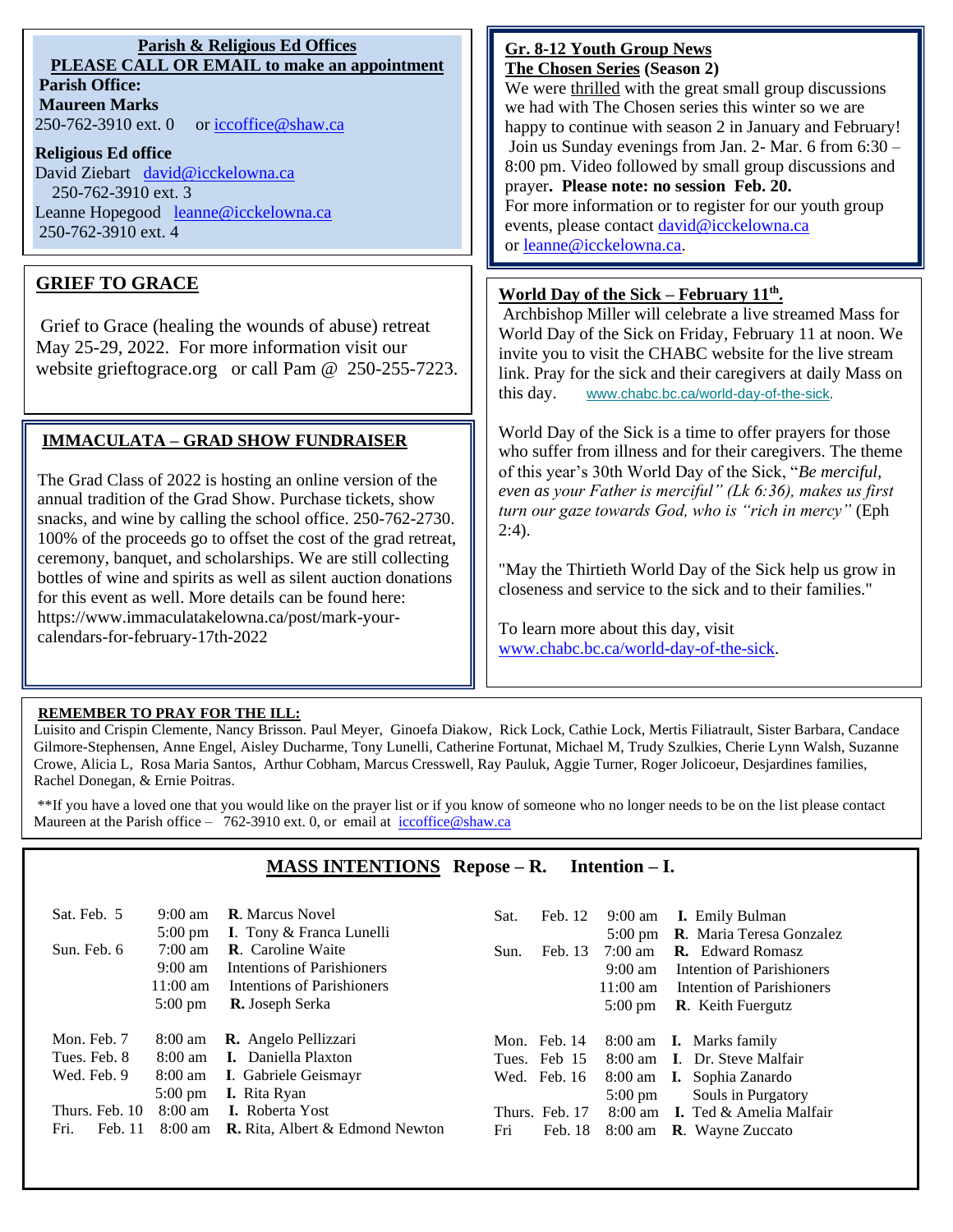## *St. Vincent de Paul*

Dear friends of our little Society, your 2021 tax receipts are in the mail. If there are any concerns please email [icc.ssvp@gmail.com](mailto:icc.ssvp@gmail.com) or call 250 826 5562



We are privileged to have a volunteer from Immaculata High School this semester. Clare is working with us to sort our archives. We have many pictures with no names. if you were part of our society in the 90's and early 2000's, we would be privileged to have you contact us and help us with identifying people, there are many, many happy faces at Christmas parties over the years. Thank you again for being a friend to those in our community who need our caring and support. Our friend Jesus walks with us all but especially with those on the margins.

Let us walk together as Jesus showed us.

For those who are able to give financially, we are now able to accept e-transfer donations at icc.ssvp@gmail.com, or through our National website: ssvp.ca

Click donate and choose Immaculate Conception Kelowna.

Thank you for your generosity to those in need.

**ABORTION HEALING RETREAT**: Many women, men, couples & relatives who have had an abortion experience, suffer emotional & spiritual pain, afraid to reveal their deep secret. We invite you to come on a Rachel's Vineyard Weekend Retreat where you will receive God's mercy, compassion & grace replacing shame, guilt, anger, & grief. Registering now. Confidentiality assured.

**March 11-13, 2022**

[www.rachelsvineyardkelowna.com](http://www.rachelsvineyardkelowna.com/) [info@rachelsvineyardkelowna.com](mailto:info@rachelsvineyardkelowna.com) , 250 -762-2273

# *Rachel's Corner*

*"Be intentional with that pain you are feeling and realize there is no time limit as you deal with deep hurts. Some wounds when left to themselves will only get infected and get worse with time. It is good to acknowledge and make space for that grief in your life, instead of just ignoring it and pretending it is not there."* - Debra Fileta, LPC

Have you allowed yourself to grieve your loss due to an abortion decision? Has the shame and regret been weighing you down? Join us on a Rachel's Vineyard™ Retreat and find freedom and peace in acknowledging your pain and allowing the healing to begin.

> [info@rachelsvineyardkelowna.com](mailto:info@rachelsvineyardkelowna.com) [www.rachelsvineyardkelowna.com](http://www.rachelsvineyardkelowna.com/) f Rachel's Vineyard Kelowna 250-762-2273

### World Day of the Sick is next Friday – Feb.  $11<sup>th</sup>$

Let us say some special prayers for all who are suffering with Covid strains and all illnesses for healing, recovery and tolerance of their affliction.

## **EMPLOYMENT OPPORTUNITIES**

**CThe Board of Directors of the Catholic Independent Schools of the Kamloops Diocese** 635A Tranquille Road Kamloops, BC V2B 3H5 Phone: 250-376-3351 Fax: 250-376-3363 **Superintendent Of Schools opening** The CISK Board of Directors takes pride in the quality of Catholic Education in the Kamloops Diocese. The Board of Directors is searching for a dynamic individual for the position of Superintendent of Schools, with duties to commence on August 1, 2022. Our six schools, located in Quesnel, Williams Lake, Kamloops and Vernon, provide education for approximately 1,500 students. ASCEND Online, our Distributed Learning School, serves students and families across British Columbia. For detailed information, application package and

pastor reference form contact: Fr. Fred Weisbeck at [fred@rcdk.org](mailto:fred@rcdk.org) or Telephone: 250-376-3351 ext. 222. **Completed applications will be accepted until noon Friday, February 18th, 2022.**

**The Diocese of Kamloops is seeking an experienced individual to lead financial operations across the Diocese and its Parishes.** Reporting to the Bishop of the Diocese, the successful individual will have an opportunity to lend their experience and financial acumen to support their faith community, while staying engaged professionally. This role would be ideal for a seasoned professional, looking to start the transition into a more flexible, balanced lifestyle. The ideal candidate has a bachelor's degree in Business Administration (or similar field), 8+ years of leadership experience (particularly in finance or operations) and an in-depth knowledge of payroll, financial reporting and accounting processes. They will also have a demonstrated record of honesty, integrity and excellent communication skills, as well as an understanding of the Catholic Church, its tenets and culture, and respect for its leadership and parish. Applicants are asked to submit their resume and cover letter to Grant Thornton via email at ClientApplications@ca.gt.com, citing "Financial Officer/Business Manager – RCDK" in the subject line **no later than February 15, 2022.**